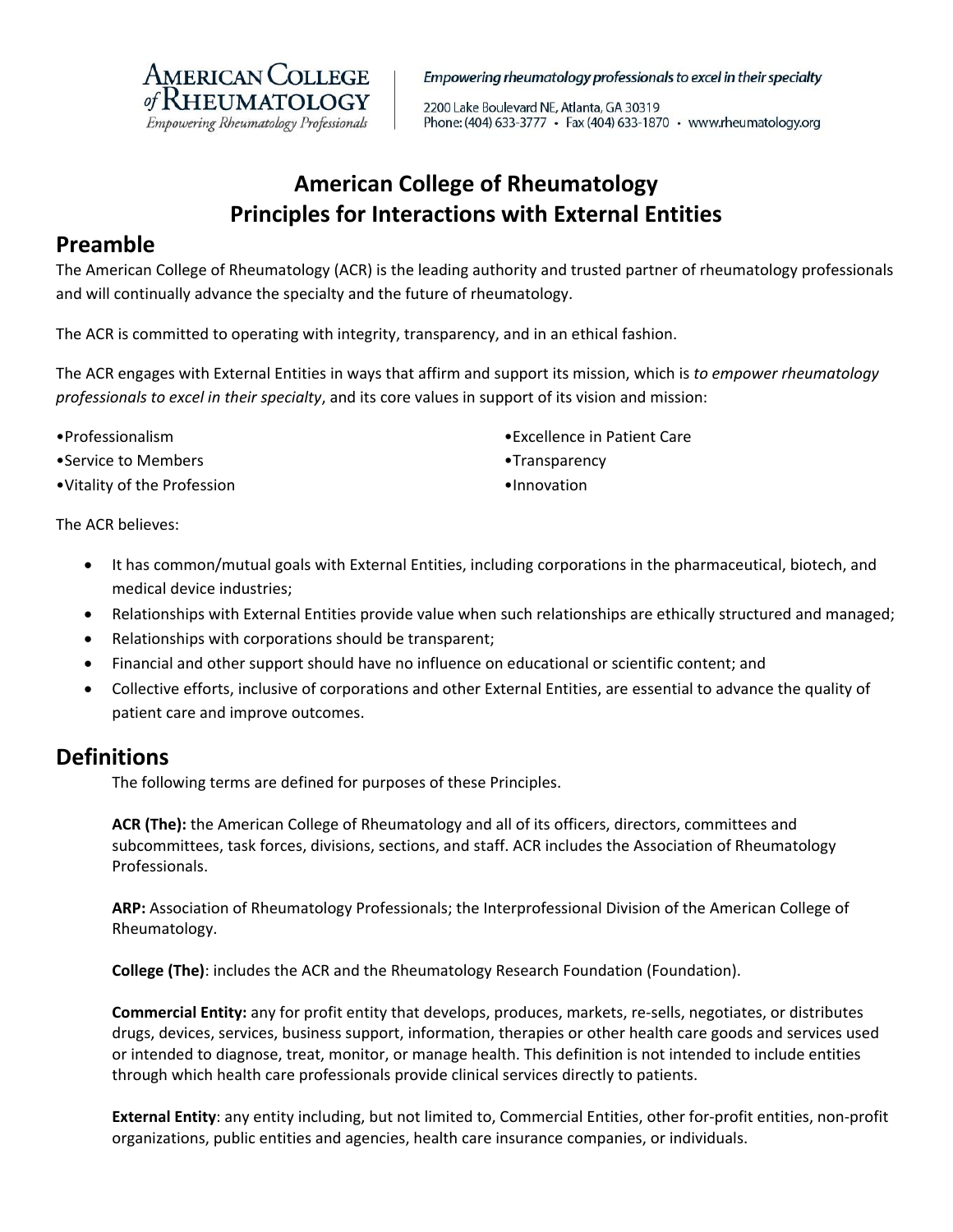**Foundation (The):** the Rheumatology Research Foundation (Foundation) and all of its officers, directors, committees, task forces and staff.

**Gifts:** cash in any amount from an External Entity that has a direct interest in physicians' treatment recommendations, including items of value for which reciprocity is expected or implied. Gifts can be accepted when the benefit will directly benefit patients and are of minimal value.

**Key College Leaders:** ACR President, ACR President‐Elect, Foundation President, ARP President, and ARP President‐Elect.

**Supporter:** any External Entity that provides financial support to the College.

**Representatives:** Key College Leaders, ACR Board of Directors members, Standing Committee Chairs and Members, and Staff. This includes anyone acting or speaking on behalf of the College or authorized to discuss College business with an External Entity.

# **Core Principles**

### **1 Independence**

1.1 The College will develop all educational activities, scientific programs, products, services and government advocacy positions independent of influence by External Entities and will maintain control via policies and procedures that foster independence. When the College collaborates with or receives support from an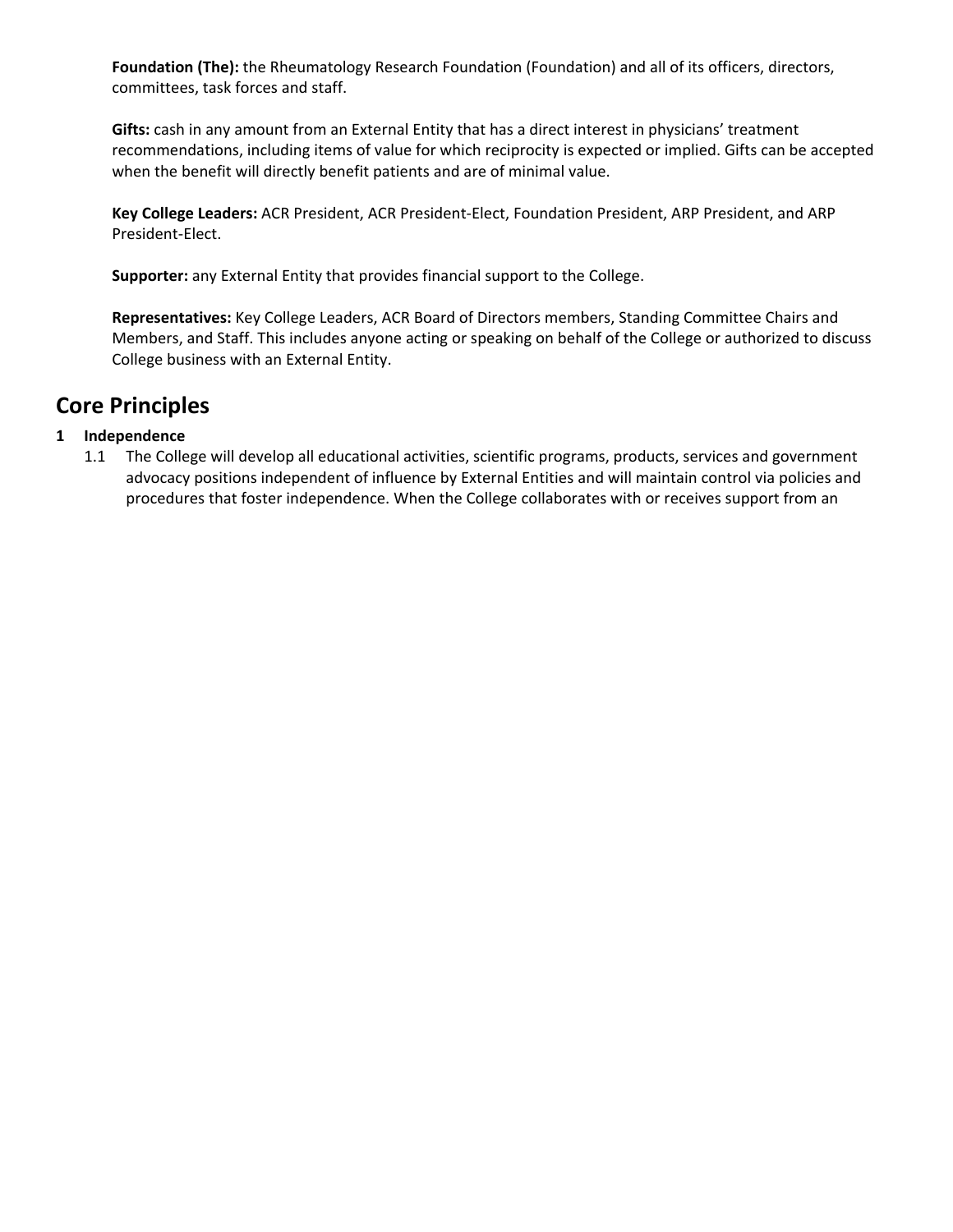External Entity it will apply its independent judgment to the arrangement and will not allow the External Entities to control content or project decisions.

- 1.2 The College will separate its efforts to seek financial support for its activities from its programmatic decisions.
- 1.3 The ACR will not offer exclusivity to a single Commercial Entity for activities/programs targeted at fellows and/or medical students/residents. If support from more than one Commercial Entity is not confirmed, the ACR board of directors must approve single Commercial Entity arrangements.
- 1.4 The ACR will not utilize support from Commercial Entities for the following:
	- 1.4.1 ACR board of directors and committee meetings
	- 1.4.2 Advocacy/government affairs activities
	- 1.4.3 Activities of the quality‐of‐care committee and its subcommittees
	- 1.4.4 Development (but not dissemination) of clinical practice guidelines, criteria, and quality measures
	- 1.4.5 Development of registries
	- 1.4.6 Position Statements
	- 1.4.7 ACR activities related to state and local societies
	- 1.4.8 Development (but not dissemination) of patient information activities/materials, except when support is provided as part of an independent medical education grant
	- 1.4.9 Advertisements on ACR‐owned websites
	- 1.4.10 ACR press‐related activities, such as press releases/conferences, newsrooms, media tours, and other press‐related activations
	- 1.4.11 Attendee‐wide social events such as opening receptions held at ACR Meetings
	- 1.4.12 Non-CME ACR research conferences unless ACR board of directors' approval is obtained
- 1.5 It is not appropriate for Representatives of the College to accept Gifts from Commercial Entities. When appropriate, a representative from a Commercial Entity may pay for modest meals for College Representatives to conduct business between the two entities they represent.

### **2 Transparency**

The ACR is committed to acting with integrity and transparency. For example:

- 2.1 The College's conflict of interest and mitigation of financial relationships policies.
- 2.2Key College Leaders will comply with the College's conflict of interest and mitigation of financial relationships policies.
- 2.3 The ACR will make publicly available a listing of financial support from Commercial Entities.
- 2.4 The ACR will follow a transparent, independent clinical guideline development process with no engagement or financial support from Commercial Entities.
- 2.5 If the College receives financial support from an External Entity to support the College's own research, the College will disclose the Supporter. The College will act independently in the selection of research topics and the conduct of the research itself.
- 2.6 ACR will comply with the ACCME Standards for Integrity and Independence in Accredited Continuing Education.

Furthermore, the ACR adheres to the following internal and external guidance, as applicable:

#### **ACR Guidance:**

- 1. Advertising Policy
- 2. Affiliate Events Policy
- 3. Exhibitor Prospectus
- 4. Exhibitor Rules and Regulations
- 5. Promotional Material Guidelines
- 6. Sponsorship Prospectus
- 7. Industry Supported Symposia Guidelines
- 8. Innovation Theater Guidelines
- 9. CME Mission Statement
- 10. Discussion Group Rules